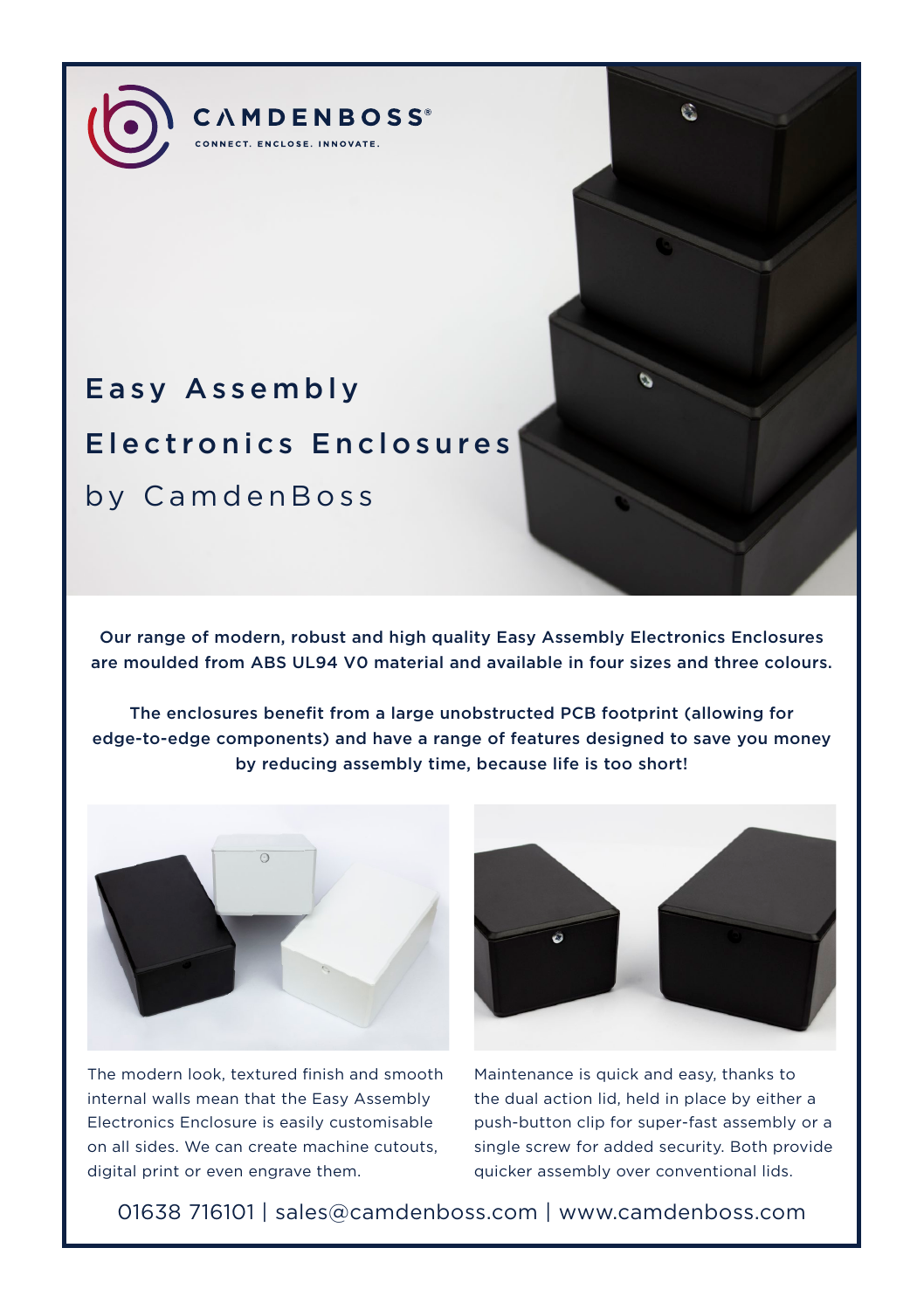

The PCB is supported around the perimeter of the base by card edge supports. Size 3 & 4 also have four half board central supports (which can be removed to make way for solder points on the bottom of your PCB).



Multiple PCB mounting points in the base and lid (sizes 1 & 2 have two mounting points in the lid and four in the base, sizes 3 and 4 have four mounting points in the lid and base), with minimal screws required.



No internal corner pillars, alleviates the need for unnecessarily oversized enclosures and creates a large unobstructed PCB footprint for rectangular PCBs in the base and lid.



The unique spring feature located at either end of the lid, can hold your PCB securely in place without the need for screws, greatly reducing the assembly time.



The size 1 PCB mounts in the lid fit the Raspberry Pi Zero and sizes 3 & 4 PCB mounts in lid fit the Raspberry Pi 3/4.



Our in-house modification service can cut out holes for ports, meaning that the enclosure could house a graphics processor.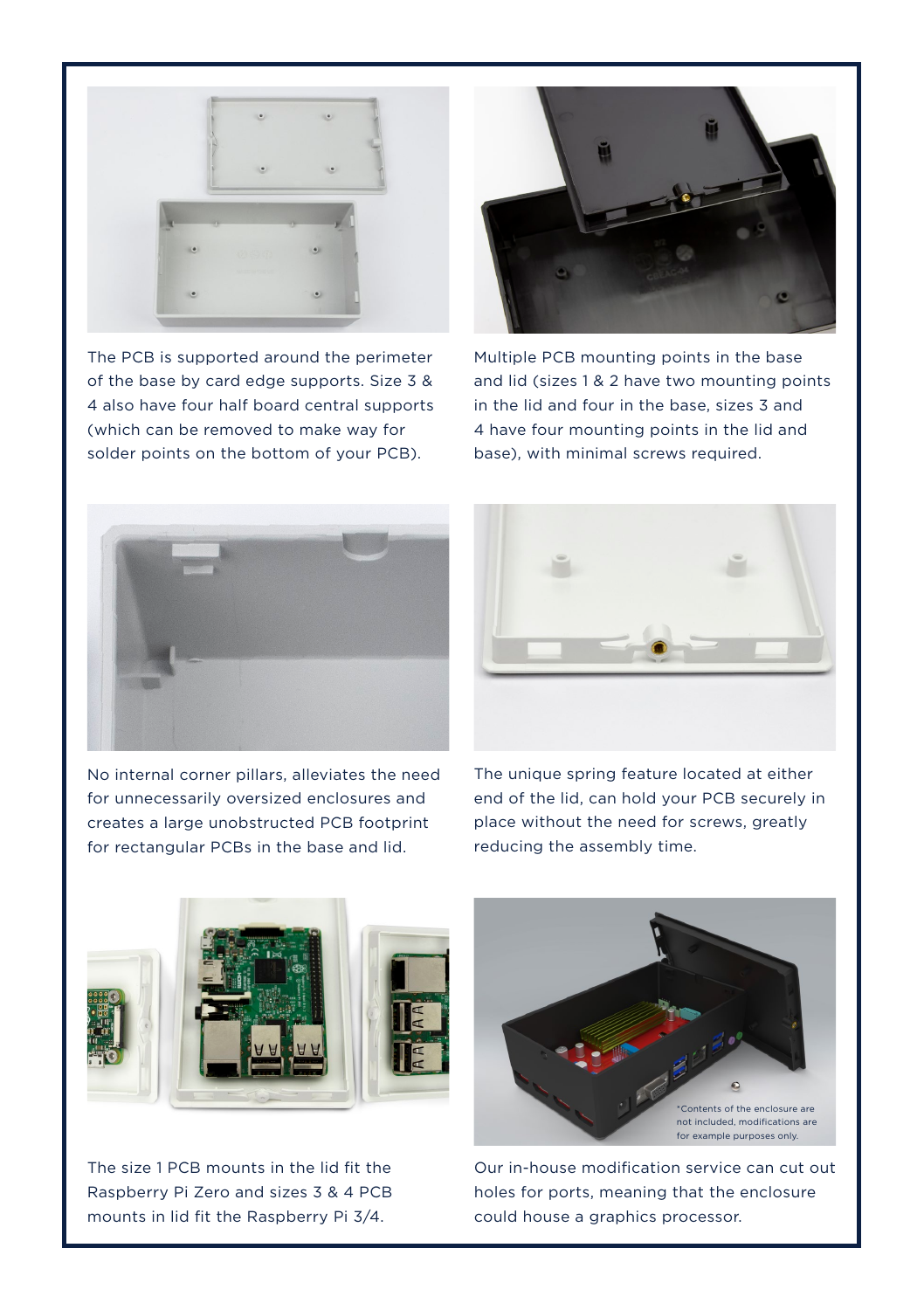| <b>ENCLOSURE SIZE</b> | SIZE <sub>1</sub>              | SIZE <sub>2</sub>               | SIZE <sub>3</sub>            | SIZE 4                       |
|-----------------------|--------------------------------|---------------------------------|------------------------------|------------------------------|
| <b>PART NUMBER</b>    | CBEAC-01-(BK.WH.GY)            | CBEAC-02-(BK.WH.GY)             | CBEAC-03-(BK.WH.GY)          | CBEAC-04-(BK.WH.GY)          |
| <b>EXTERIOR</b>       |                                |                                 |                              |                              |
| <b>DIMENSIONS</b>     | $90mm \times 60mm \times 40mm$ | $110mm \times 70mm \times 45mm$ | $130$ mm x $80$ mm x $45$ mm | $150$ mm x $90$ mm x $50$ mm |
| L x W x H             |                                |                                 |                              |                              |

## **PCB POSITIONS**

There are multiple positions for your PCB. The PCB can screwed into the base (position A), screwed into the lid (position C) or, for easy assembly, into the base in position B without the need for screws, using our unique feature where the PCB is retained by the ledge and captivated by spring features in the lid.











| DIMENSIONS FOR EACH ENCLOSURE SIZE |                              |              |                                                 |                                                                  |  |
|------------------------------------|------------------------------|--------------|-------------------------------------------------|------------------------------------------------------------------|--|
| <b>ENCLOSURE</b><br><b>SIZE</b>    | <b>PCB MOUNTING POSITION</b> |              |                                                 | <b>PCB DIMENSIONS</b>                                            |  |
| SIZE <sub>1</sub>                  | <b>BASE</b>                  | A            | <b>Lower Screw Mounted</b>                      | 82mm x 52mm (end connector) / 80.5mm (side connectors)           |  |
|                                    |                              | B            | <b>Upper Captivated</b>                         | 84mm x 53mm                                                      |  |
|                                    | LID.                         | $\mathbf{C}$ | <b>Four Screw Mounts</b>                        | 68mm x 54mm                                                      |  |
| SIZE <sub>2</sub>                  | <b>BASE</b>                  | $\mathbf{A}$ | <b>Lower Screw Mounted</b>                      | 101.5mm x 61.5mm (end connector) / 100.5mm (side connector)      |  |
|                                    |                              | в            | <b>Upper Captivated</b>                         | 104mm x 63mm                                                     |  |
|                                    | LID.                         | c            | <b>Four Screw Mounts</b>                        | 89mm x 61.5mm                                                    |  |
| SIZE <sub>3</sub>                  | <b>BASE</b><br>LID.          | A            | <b>Lower Screw Mounted</b><br>Full board        | 121.5mm x 71.5mm (end connector) / 121mm (side connector)        |  |
|                                    |                              | A            | <b>Lower Screw Mounted</b><br><b>Half Board</b> | 71.5mm x 45.3mm (central pillars) / 60.25mm (off centre pillars) |  |
|                                    |                              | B            | <b>Upper Captivated</b>                         | $124$ mm $\times 73$ mm                                          |  |
|                                    |                              | $\mathbf{C}$ | <b>Four Screw Mounts</b>                        | 109mm x 71.5mm                                                   |  |
| SIZE 4                             | <b>BASE</b>                  | A            | <b>Lower Screw Mounted</b><br><b>Full Board</b> | 141mm x 81mm (end connector & side connector)                    |  |
|                                    |                              | A            | <b>Lower Screw Mounted</b><br><b>Half Board</b> | 81mm x 44.8mm (centre pillars) / 70mm (off centre pillars)       |  |
|                                    |                              | B.           | <b>Upper Captivated</b>                         | 144mm x 83mm                                                     |  |
|                                    | LID.                         | c            | <b>Four Screw Mounts</b>                        | $129$ mm $\times$ 81mm                                           |  |